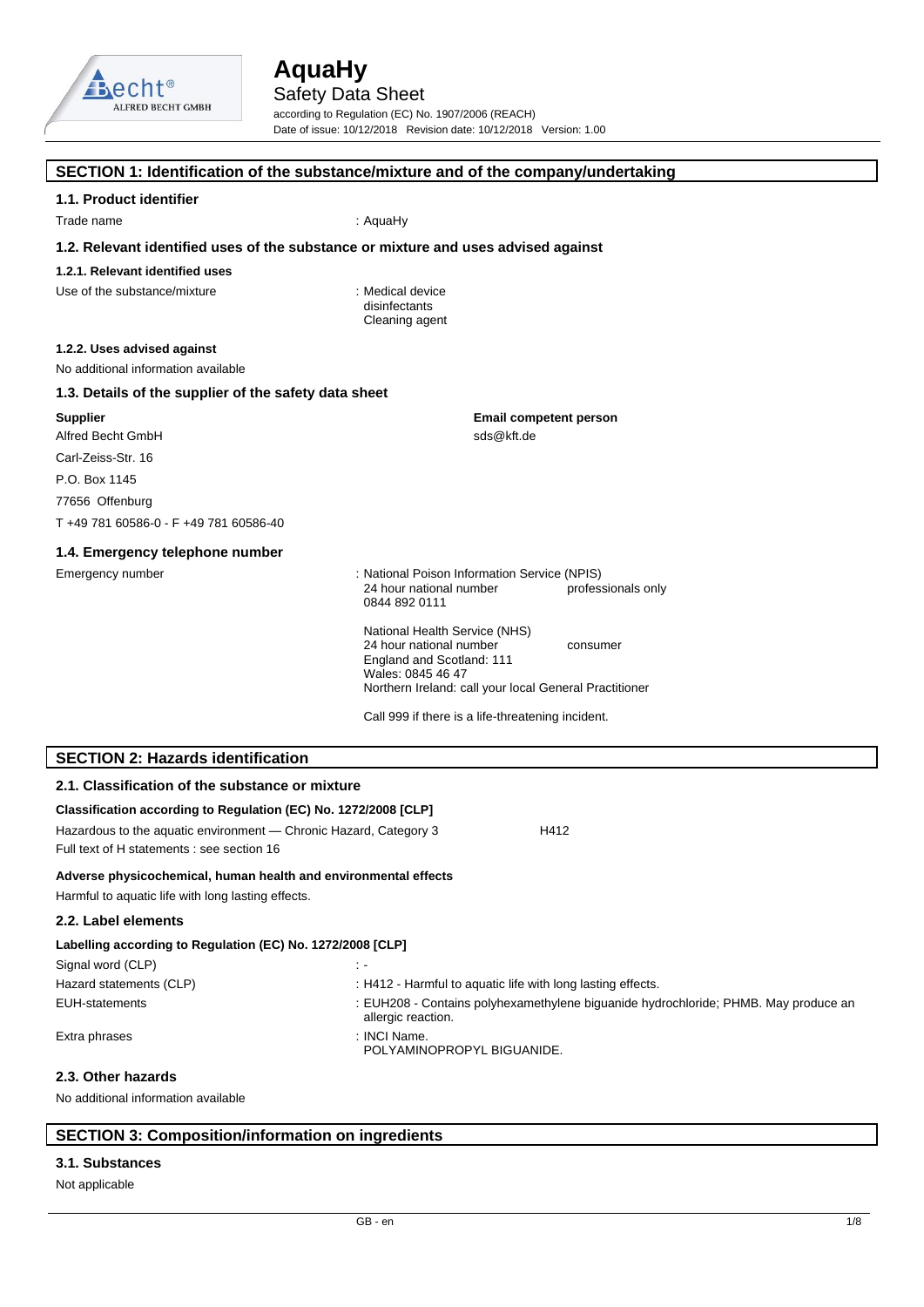Safety Data Sheet

according to Regulation (EC) No. 1907/2006 (REACH)

### **3.2. Mixtures**

Comments : Aqueous solution

| <b>Name</b>                                     | <b>Product identifier</b>                                                 | %           | <b>Classification according to</b><br><b>Regulation (EC) No.</b><br>1272/2008 [CLP]                                                                                                                           |
|-------------------------------------------------|---------------------------------------------------------------------------|-------------|---------------------------------------------------------------------------------------------------------------------------------------------------------------------------------------------------------------|
| polyhexamethylene biguanide hydrochloride; PHMB | (CAS-No.) 27083-27-8<br>(EC-No.) 608-042-7<br>(EC Index-No.) 616-207-00-X | $>=0.1 - 1$ | Carc. 2, H351<br>Acute Tox. 2 (Inhalation), H330<br>Acute Tox. 4 (Oral), H302<br>STOT RE 1, H372<br>Eye Dam. 1, H318<br>Skin Sens. 1B, H317<br>Aquatic Acute 1, H400 (M=10)<br>Aquatic Chronic 1, H410 (M=10) |

Full text of H-statements: see section 16

| <b>SECTION 4: First aid measures</b><br>4.1. Description of first aid measures |                                                                                                       |  |
|--------------------------------------------------------------------------------|-------------------------------------------------------------------------------------------------------|--|
|                                                                                |                                                                                                       |  |
| First-aid measures after inhalation                                            | : Remove person to fresh air and keep comfortable for breathing.                                      |  |
| First-aid measures after skin contact                                          | : Wash skin with plenty of water. If skin irritation or rash occurs: Get medical<br>advice/attention. |  |
| First-aid measures after eye contact                                           | : Rinse eyes with water as a precaution. If eye irritation persists: Get medical<br>advice/attention. |  |
| First-aid measures after ingestion                                             | : Rinse mouth out with water. Spit. Call a poison center or a doctor if you feel unwell.              |  |
| 4.2. Most important symptoms and effects, both acute and delayed               |                                                                                                       |  |
| Symptoms/effects after skin contact                                            | : May cause sensitisation of susceptible persons.                                                     |  |

#### **4.3. Indication of any immediate medical attention and special treatment needed**

Treat symptomatically.

 $\overline{\phantom{a}}$ 

| <b>SECTION 5: Firefighting measures</b>                    |                                                                                                                                             |
|------------------------------------------------------------|---------------------------------------------------------------------------------------------------------------------------------------------|
| 5.1. Extinguishing media                                   |                                                                                                                                             |
| Suitable extinguishing media                               | : Use extinguishing media appropriate for surrounding fire. Water spray. Dry powder. Foam.<br>Carbon dioxide.                               |
| Unsuitable extinguishing media                             | : Strong water jet.                                                                                                                         |
| 5.2. Special hazards arising from the substance or mixture |                                                                                                                                             |
| Fire hazard                                                | : Non flammable.                                                                                                                            |
| Hazardous decomposition products in case of fire           | : Toxic fumes may be released. Carbon dioxide. Carbon monoxide. Hydrogen chloride.<br>Nitrogen oxides.                                      |
| 5.3. Advice for firefighters                               |                                                                                                                                             |
| Protection during firefighting                             | : Do not attempt to take action without suitable protective equipment. Self-contained<br>breathing apparatus. Complete protective clothing. |
| Other information                                          | : Do not allow run-off from fire fighting to enter drains or water courses. Disposal must be<br>done according to official regulations.     |

| 6.1. Personal precautions, protective equipment and emergency procedures |                                                                                                                                                                |
|--------------------------------------------------------------------------|----------------------------------------------------------------------------------------------------------------------------------------------------------------|
| 6.1.1. For non-emergency personnel                                       |                                                                                                                                                                |
| Emergency procedures                                                     | : Ventilate spillage area.                                                                                                                                     |
| 6.1.2. For emergency responders                                          |                                                                                                                                                                |
| Protective equipment                                                     | : Do not attempt to take action without suitable protective equipment. For further information<br>refer to section 8: "Exposure controls/personal protection". |

### **6.2. Environmental precautions**

Notify authorities if product enters sewers or public waters. Avoid sub-soil penetration. Prevent entry to sewers and public waters.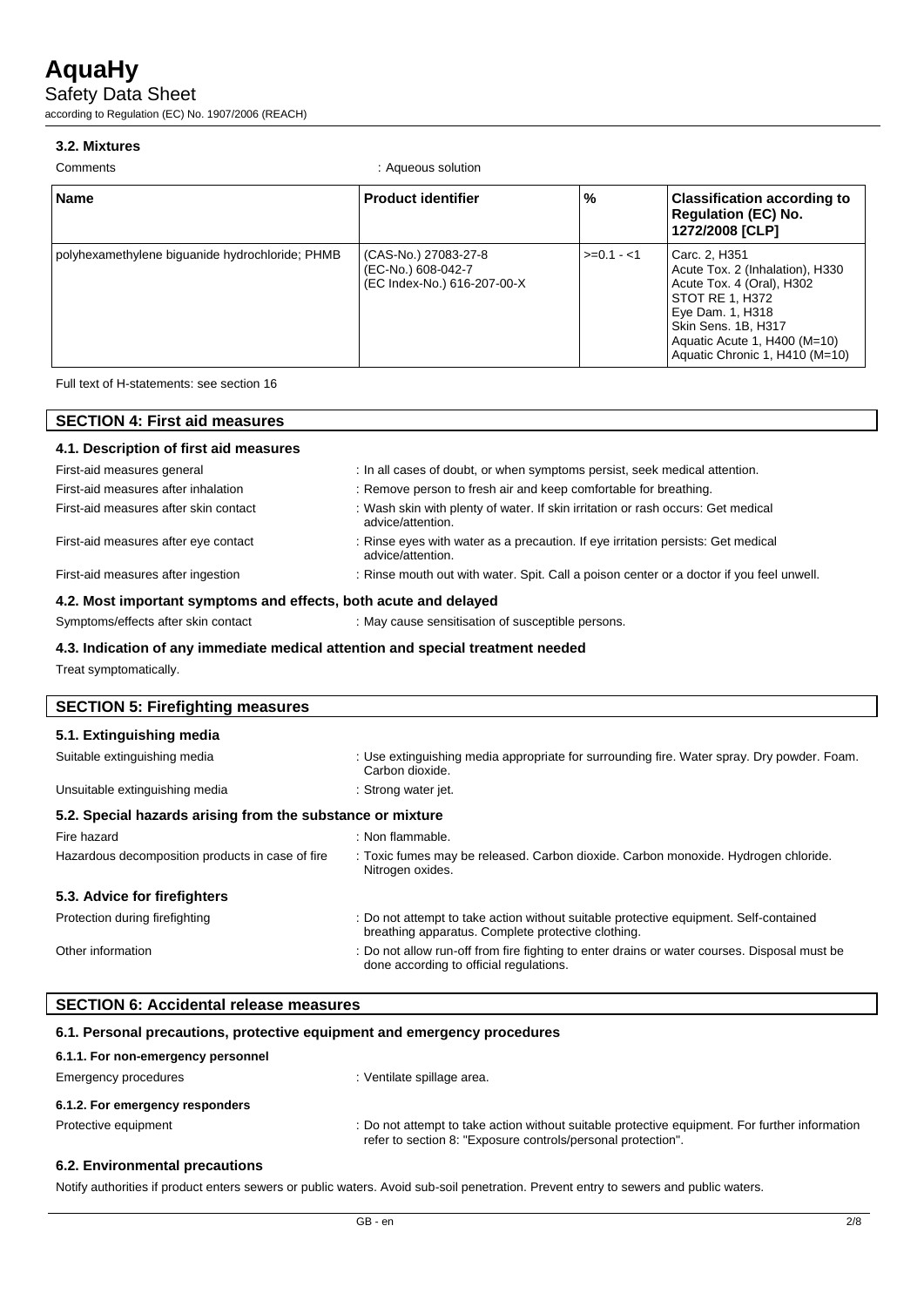Safety Data Sheet

according to Regulation (EC) No. 1907/2006 (REACH)

#### **6.3. Methods and material for containment and cleaning up**

Methods for cleaning up : Take up liquid spill into absorbent material. Take up mechanically (sweeping, shovelling) and collect in suitable container for disposal.

Other information **interval in the contract of the Contract of Contract and Contract of Contract Contract of Contract Contract of Contract of Contract of Contract of Contract of Contract of Contract of Contract of Contract** 

#### **6.4. Reference to other sections**

Information for safe handling. See section 7. Concerning personal protective equipment to use, see section 8. For further information refer to section 13.

| <b>SECTION 7: Handling and storage</b> |                                                                                    |
|----------------------------------------|------------------------------------------------------------------------------------|
| 7.1. Precautions for safe handling     |                                                                                    |
| Precautions for safe handling          | : Ensure good ventilation of the work station. Wear personal protective equipment. |
|                                        |                                                                                    |

Hygiene measures : Do not eat, drink or smoke when using this product. Always wash hands after handling the product.

#### **7.2. Conditions for safe storage, including any incompatibilities**

| Storage conditions                              | : Store in a well-ventilated place. Keep cool.          |
|-------------------------------------------------|---------------------------------------------------------|
| Information about storage in one common storage | : Keep away from food, drink and animal feeding stuffs. |
| facility                                        |                                                         |

#### **7.3. Specific end use(s)**

No additional information available

### **SECTION 8: Exposure controls/personal protection**

#### **8.1. Control parameters**

No additional information available

#### **8.2. Exposure controls**

**Appropriate engineering controls:**

Ensure good ventilation of the work station.

#### **Hand protection:**

In case of repeated or prolonged contact wear gloves. EN 374. Nitrile rubber. Choosing the proper glove is a decision that depends not only on the type of material, but also on other quality features, which differ for each manufacturer. Please follow the instructions related to the permeability and the penetration time provided by the manufacturer. Gloves must be replaced after each use and whenever signs of wear or perforation appear

#### **Eye protection:**

Use splash goggles when eye contact due to splashing is possible. EN 166

#### **Skin and body protection:**

Wear suitable protective clothing. EN 340. EN 13034

#### **Respiratory protection:**

In case of insufficient ventilation, wear suitable respiratory equipment. EN 143. Short term exposure. Breathing apparatus with filter. A-P2. Breathing equipment is only to be used in order to handle the residual risk of short term jobs if all other risk minimizing measures have been carried out e.g. retention and/or local exhaust

#### **Environmental exposure controls:**

Avoid release to the environment.

#### **Other information:**

Do not eat, drink or smoke when using this product. Avoid contact with skin and eyes. Always wash hands after handling the product.

### **SECTION 9: Physical and chemical properties**

#### **9.1. Information on basic physical and chemical properties**

| Physical state  | : Liguid            |
|-----------------|---------------------|
| Appearance      | : clear.            |
| Colour          | : colourless.       |
| Odour           | : odourless.        |
| Odour threshold | : No data available |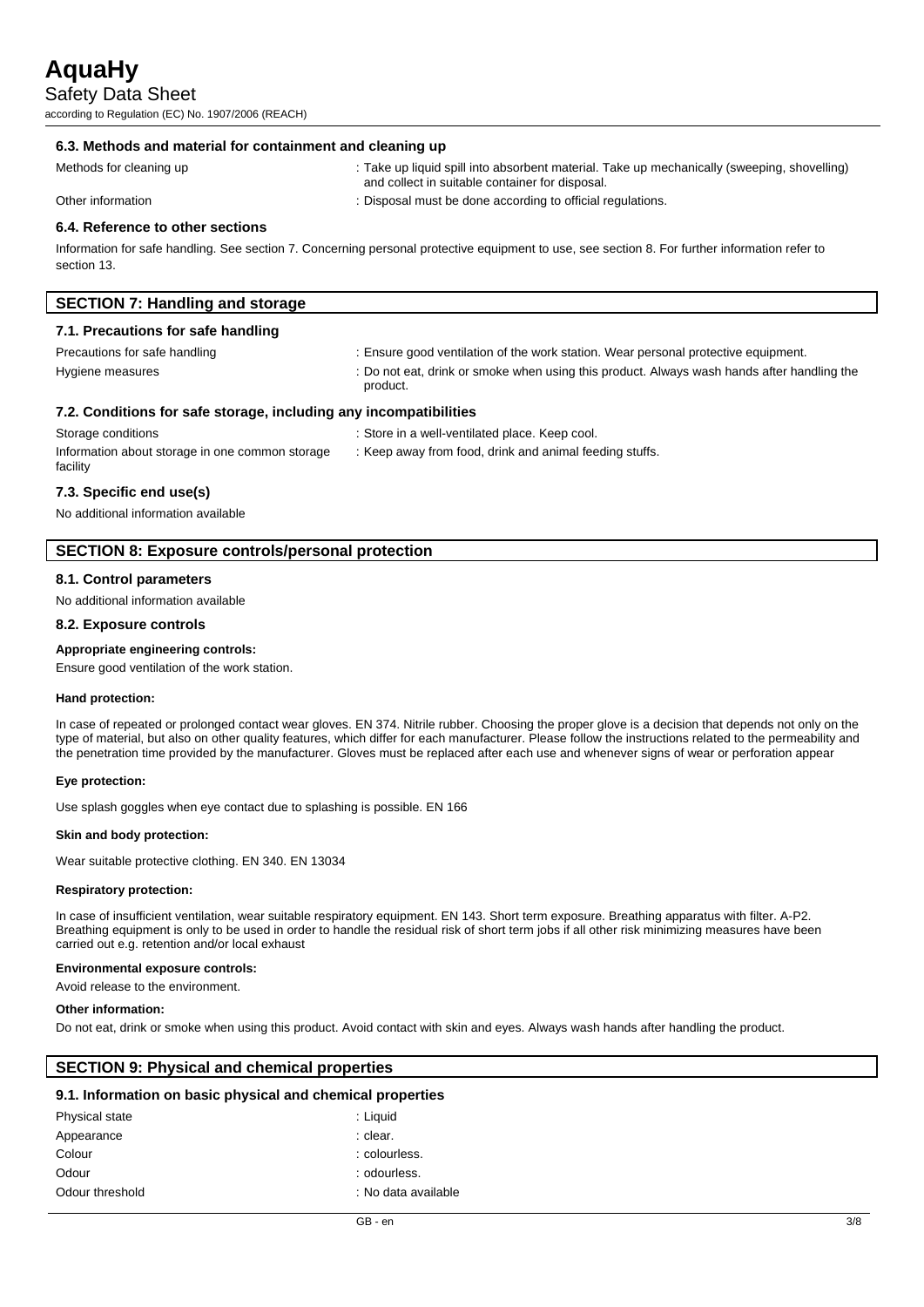Safety Data Sheet

according to Regulation (EC) No. 1907/2006 (REACH)

| рH                                                                  | $: 6.5 - 7.5$                |
|---------------------------------------------------------------------|------------------------------|
| Relative evaporation rate (butylacetate=1)                          | : Not relevant   (Water)     |
| Melting point                                                       | : Not applicable             |
| Freezing point                                                      | : $\approx 0$ °C (Water)     |
| Boiling point                                                       | : $\approx$ 100 °C (Water)   |
| Flash point                                                         | : Not applicable             |
| Auto-ignition temperature                                           | : Not self-igniting          |
| Decomposition temperature                                           | : No data available          |
| Flammability (solid, gas)                                           | : Not applicable             |
| Vapour pressure                                                     | : No data available          |
| Relative vapour density at 20 °C                                    | : No data available          |
| Relative density                                                    | : No data available          |
| Density                                                             | : 1.02 g/cm <sup>3</sup>     |
| Solubility                                                          | : Water: completely miscible |
| Log Pow                                                             | : Not applicable             |
| Viscosity, kinematic                                                | : Not relevant   (Water)     |
| Viscosity, dynamic                                                  | : Not relevant   (Water)     |
| Explosive properties                                                | : Product is not explosive.  |
| Oxidising properties                                                | : Non oxidizing.             |
| <b>Explosive limits</b>                                             | : Not applicable             |
| $\mathbf{A} \mathbf{A}$ $\mathbf{A}$ the set of second $\mathbf{A}$ |                              |

#### **9.2. Other information**

No additional information available

### **SECTION 10: Stability and reactivity**

#### **10.1. Reactivity**

The product is non-reactive under normal conditions of use, storage and transport.

### **10.2. Chemical stability**

Stable under normal conditions.

#### **10.3. Possibility of hazardous reactions**

No dangerous reactions known under normal conditions of use.

#### **10.4. Conditions to avoid**

No additional information available

#### **10.5. Incompatible materials**

No additional information available

#### **10.6. Hazardous decomposition products**

Under normal conditions of storage and use, hazardous decomposition products should not be produced.

#### **SECTION 11: Toxicological information**

### **11.1. Information on toxicological effects**

| Acute toxicity (oral)       | : Not classified (Based on available data, the classification criteria are not met) |
|-----------------------------|-------------------------------------------------------------------------------------|
| Acute toxicity (dermal)     | : Not classified (Based on available data, the classification criteria are not met) |
| Acute toxicity (inhalation) | : Not classified (Based on available data, the classification criteria are not met) |

| polyhexamethylene biguanide hydrochloride; PHMB (27083-27-8) |                                                                                     |  |
|--------------------------------------------------------------|-------------------------------------------------------------------------------------|--|
| LC50 inhalation rat (Dust/Mist - mg/l/4h)                    | $0.37 \text{ mg/l} / 4h$                                                            |  |
| Skin corrosion/irritation                                    | : Not classified (Based on available data, the classification criteria are not met) |  |
|                                                              | pH: 6.5 - 7.5                                                                       |  |
| Serious eye damage/irritation                                | : Not classified (Based on available data, the classification criteria are not met) |  |
|                                                              | pH: 6.5 - 7.5                                                                       |  |
| Respiratory or skin sensitisation                            | : Not classified                                                                    |  |
| Additional information                                       | : May cause sensitisation of susceptible persons                                    |  |
| Germ cell mutagenicity                                       | : Not classified (Based on available data, the classification criteria are not met) |  |
| Carcinogenicity                                              | : Not classified (Based on available data, the classification criteria are not met) |  |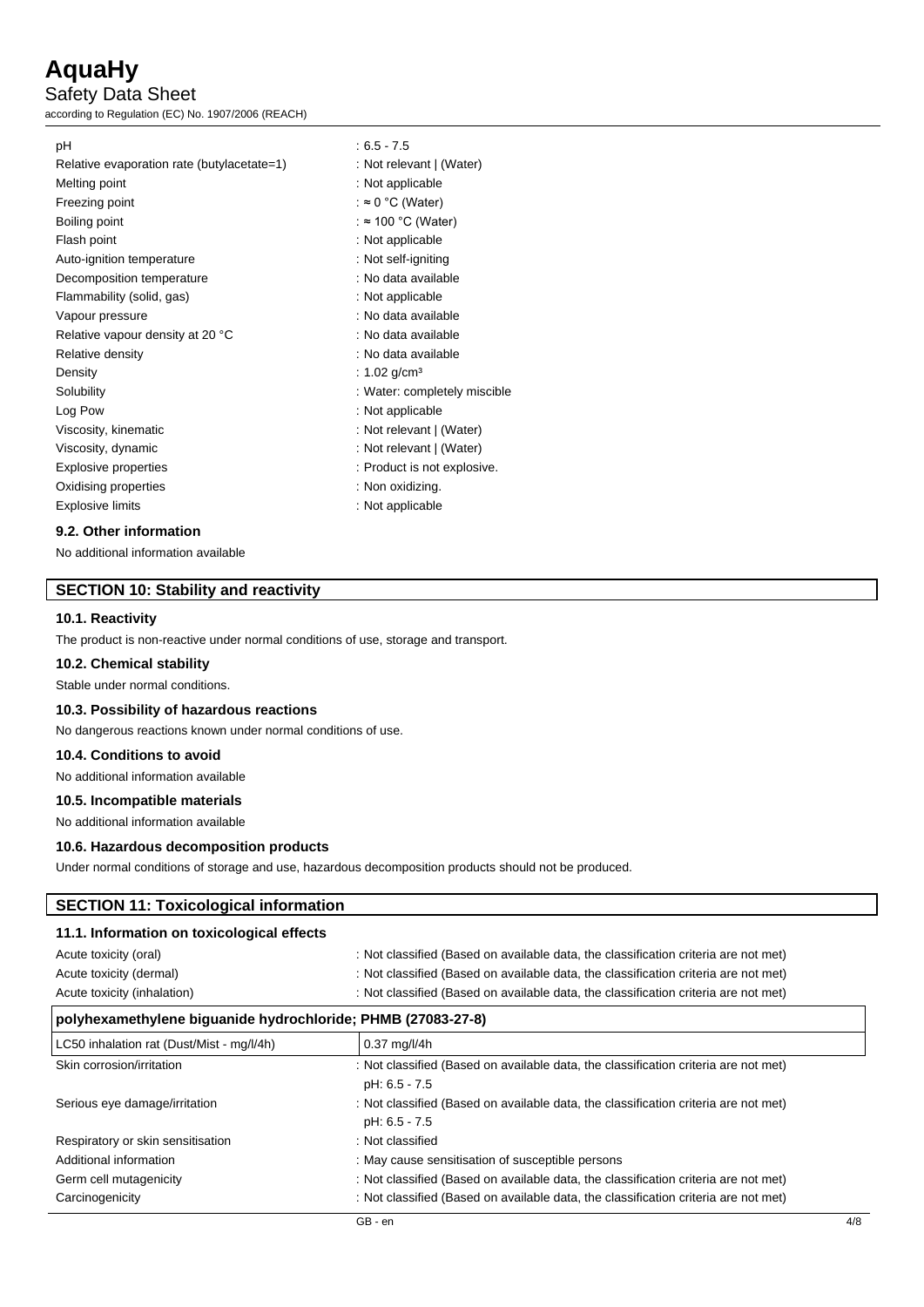Safety Data Sheet

according to Regulation (EC) No. 1907/2006 (REACH)

| Reproductive toxicity  | : Not classified (Based on available data, the classification criteria are not met) |
|------------------------|-------------------------------------------------------------------------------------|
| STOT-single exposure   | : Not classified (Based on available data, the classification criteria are not met) |
| STOT-repeated exposure | : Not classified (Based on available data, the classification criteria are not met) |
| Aspiration hazard      | : Not classified (Based on available data, the classification criteria are not met) |

## **SECTION 12: Ecological information**

**12.1. Toxicity**

| Ecology - general        | : Harmful to aquatic life with long lasting effects.                                |
|--------------------------|-------------------------------------------------------------------------------------|
| Acute aguatic toxicity   | : Not classified (Based on available data, the classification criteria are not met) |
| Chronic aquatic toxicity | : Harmful to aquatic life with long lasting effects.                                |
|                          |                                                                                     |

| polyhexamethylene biguanide hydrochloride; PHMB (27083-27-8) |                                                                  |
|--------------------------------------------------------------|------------------------------------------------------------------|
| $\Box$ $\cap$ $\Box$ $\Box$ $\Box$ $\Box$                    | $0.000 \text{ m}$ at $0.00 \text{ m}$ . On a subject of $\alpha$ |

| $(0.09 \text{ mg}/(48 \text{ h})$ ; Daphnia magna; (OECD 202 method))<br>  EC50 Daphnia 1 |  |
|-------------------------------------------------------------------------------------------|--|
|                                                                                           |  |
| 0.0191 mg/l (72 h; Pseudokirchneriella subcapitata; (OECD 201 method))<br>ErC50 (algae)   |  |

## **12.2. Persistence and degradability**

| <b>AquaHy</b>                 |                                  |
|-------------------------------|----------------------------------|
| Persistence and degradability | The product has not been tested. |
|                               |                                  |

| polyhexamethylene biguanide hydrochloride; PHMB (27083-27-8) |                            |
|--------------------------------------------------------------|----------------------------|
| Persistence and degradability                                | Not readily biodegradable. |
|                                                              |                            |

#### **12.3. Bioaccumulative potential**

| <b>AquaHy</b>             |                                  |
|---------------------------|----------------------------------|
| Log Pow                   | Not applicable                   |
| Bioaccumulative potential | The product has not been tested. |

| polyhexamethylene biquanide hydrochloride; PHMB (27083-27-8) |                           |  |
|--------------------------------------------------------------|---------------------------|--|
| Bioaccumulative potential                                    | Bioaccumulation unlikely. |  |
| 12.4. Mobility in soil                                       |                           |  |

#### **r**

| AquaHy         |                                  |
|----------------|----------------------------------|
| Ecology - soil | The product has not been tested. |
|                |                                  |

| polyhexamethylene biguanide hydrochloride; PHMB (27083-27-8)                                                                      |                        |
|-----------------------------------------------------------------------------------------------------------------------------------|------------------------|
| Ecology - soil                                                                                                                    | Adsorbs into the soil. |
| $\mathbf{A} \bullet \mathbf{B}$ , and the set of $\mathbf{A} \bullet \mathbf{B}$ , and the set of $\mathbf{A} \bullet \mathbf{B}$ |                        |

## **12.5. Results of PBT and vPvB assessment**

| <b>Component</b>                                                      |                                                                                                                                                                                 |
|-----------------------------------------------------------------------|---------------------------------------------------------------------------------------------------------------------------------------------------------------------------------|
| polyhexamethylene biguanide hydrochloride; PHMB<br>$(27083 - 27 - 8)$ | This substance/mixture does not meet the PBT criteria of REACH regulation, annex XIII<br>This substance/mixture does not meet the vPvB criteria of REACH regulation, annex XIII |
| 49.0 Other educate offering                                           |                                                                                                                                                                                 |

## **12.6. Other adverse effects**

No additional information available

| <b>SECTION 13: Disposal considerations</b> |                                                                                                                                                                                 |
|--------------------------------------------|---------------------------------------------------------------------------------------------------------------------------------------------------------------------------------|
| 13.1. Waste treatment methods              |                                                                                                                                                                                 |
| Waste treatment methods                    | : Disposal must be done according to official regulations. European waste catalogue. Do not<br>dispose of with domestic waste. Do not discharge into drains or the environment. |
| European List of Waste (LoW) code          | : 07 06 99 - wastes not otherwise specified                                                                                                                                     |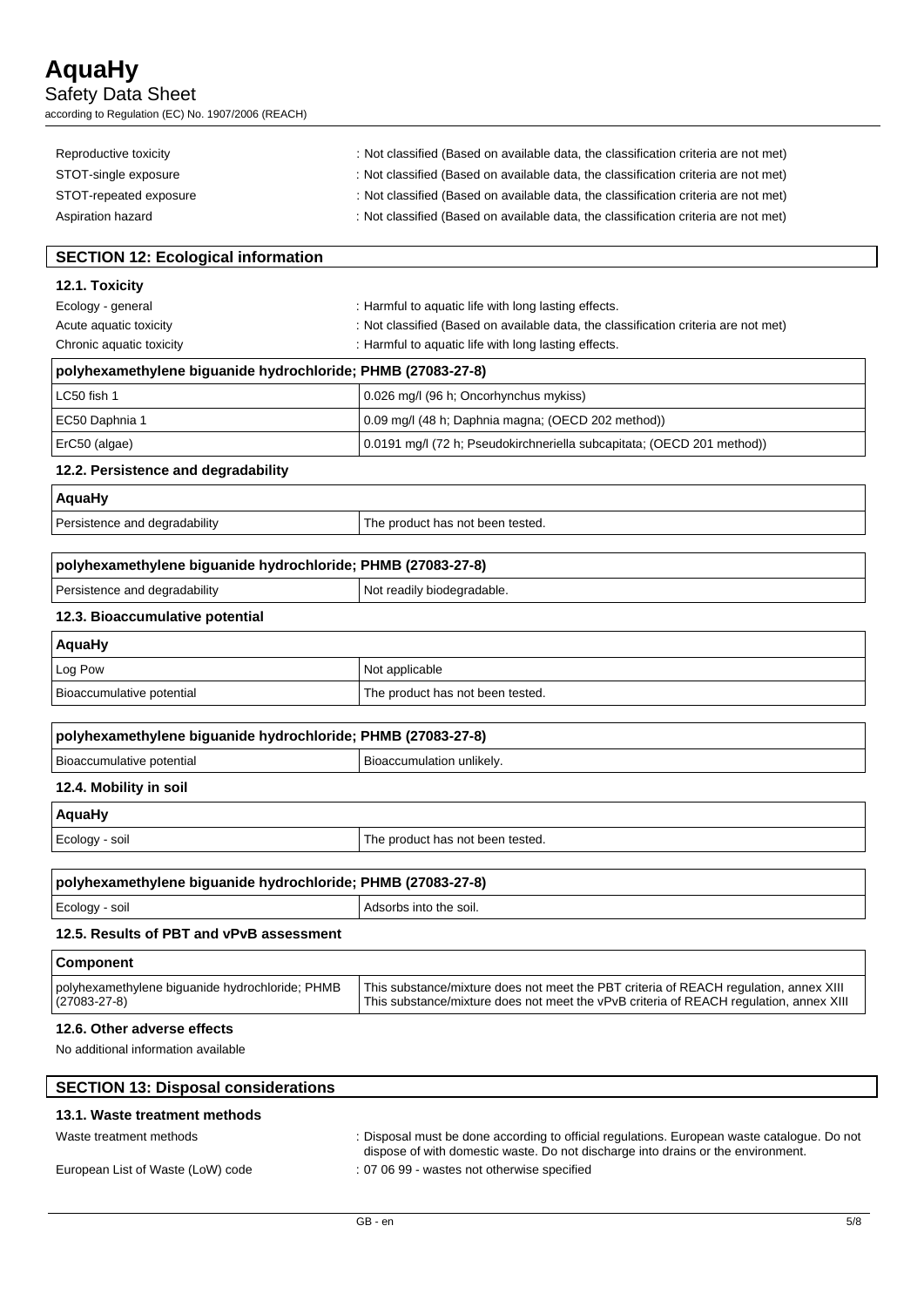Safety Data Sheet

according to Regulation (EC) No. 1907/2006 (REACH)

HP Code : HP14 - "Ecotoxic:" waste which presents or may present immediate or delayed risks for one or more sectors of the environment

## **SECTION 14: Transport information**

| In accordance with ADR / RID / IMDG / IATA / ADN |                |                |                |                |
|--------------------------------------------------|----------------|----------------|----------------|----------------|
| <b>ADR</b>                                       | <b>IMDG</b>    | <b>IATA</b>    | <b>ADN</b>     | <b>RID</b>     |
| 14.1. UN number                                  |                |                |                |                |
| Not applicable                                   | Not applicable | Not applicable | Not applicable | Not applicable |
| 14.2. UN proper shipping name                    |                |                |                |                |
| Not applicable                                   | Not applicable | Not applicable | Not applicable | Not applicable |
| 14.3. Transport hazard class(es)                 |                |                |                |                |
| Not applicable                                   | Not applicable | Not applicable | Not applicable | Not applicable |
| 14.4. Packing group                              |                |                |                |                |
| Not applicable                                   | Not applicable | Not applicable | Not applicable | Not applicable |
| 14.5. Environmental hazards                      |                |                |                |                |
| Not applicable                                   | Not applicable | Not applicable | Not applicable | Not applicable |
| No supplementary information available           |                |                |                |                |

#### **14.6. Special precautions for user**

**Overland transport**

Not applicable

**Transport by sea**

Not applicable

**Air transport**

Not applicable

**Inland waterway transport**

Not applicable

**Rail transport**

Not applicable

#### **14.7. Transport in bulk according to Annex II of Marpol and the IBC Code**

Not applicable

### **SECTION 15: Regulatory information**

#### **15.1. Safety, health and environmental regulations/legislation specific for the substance or mixture**

#### **15.1.1. EU-Regulations**

| The following restrictions are applicable according to Annex XVII of the REACH Regulation (EC) No 1907/2006:                                                                         |        |  |  |  |
|--------------------------------------------------------------------------------------------------------------------------------------------------------------------------------------|--------|--|--|--|
| 3(c) Substances or mixtures fulfilling the criteria for any of the following<br>hazard classes or categories set out in Annex I to Regulation (EC) No<br>1272/2008: Hazard class 4.1 | AquaHv |  |  |  |

Contains no substance on the REACH candidate list Contains no REACH Annex XIV substances

#### **15.1.2. National regulations**

No additional information available

### **15.2. Chemical safety assessment**

No chemical safety assessment has been carried out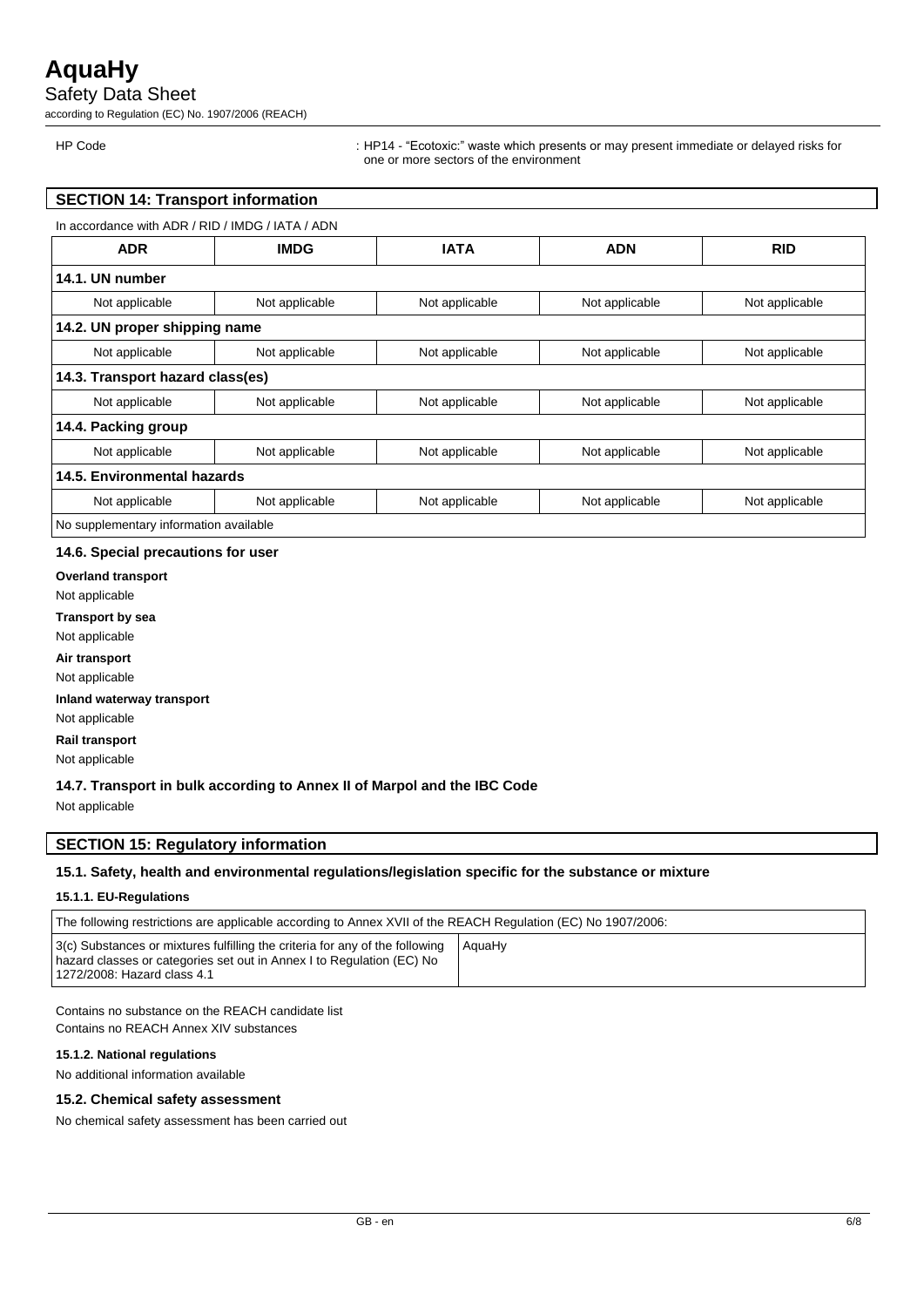Safety Data Sheet

according to Regulation (EC) No. 1907/2006 (REACH)

## **SECTION 16: Other information**

| Abbreviations and acronyms:                     |                                                                                                             |  |
|-------------------------------------------------|-------------------------------------------------------------------------------------------------------------|--|
| <b>ADN</b>                                      | European Agreement concerning the International Carriage of Dangerous Goods by Inland Waterways             |  |
| <b>ADR</b>                                      | European Agreement concerning the International Carriage of Dangerous Goods by Road                         |  |
| ATE                                             | <b>Acute Toxicity Estimate</b>                                                                              |  |
| <b>BCF</b>                                      | <b>Bioconcentration factor</b>                                                                              |  |
| <b>CLP</b>                                      | Classification Labelling Packaging Regulation; Regulation (EC) No 1272/2008                                 |  |
| <b>DMEL</b>                                     | <b>Derived Minimal Effect level</b>                                                                         |  |
| <b>DNEL</b>                                     | Derived-No Effect Level                                                                                     |  |
| EC50                                            | Median effective concentration                                                                              |  |
| <b>IARC</b>                                     | International Agency for Research on Cancer                                                                 |  |
| IATA                                            | International Air Transport Association                                                                     |  |
| <b>IMDG</b>                                     | International Maritime Dangerous Goods                                                                      |  |
| <b>LC50</b>                                     | Median lethal concentration                                                                                 |  |
| LD50                                            | Median lethal dose                                                                                          |  |
| LOAEL                                           | Lowest Observed Adverse Effect Level                                                                        |  |
| <b>NOAEC</b>                                    | No-Observed Adverse Effect Concentration                                                                    |  |
| <b>NOAEL</b>                                    | No-Observed Adverse Effect Level                                                                            |  |
| <b>NOEC</b>                                     | No-Observed Effect Concentration                                                                            |  |
| <b>OECD</b>                                     | Organisation for Economic Co-operation and Development                                                      |  |
| PBT                                             | <b>Persistent Bioaccumulative Toxic</b>                                                                     |  |
| <b>PNEC</b>                                     | <b>Predicted No-Effect Concentration</b>                                                                    |  |
| <b>REACH</b>                                    | Registration, Evaluation, Authorisation and Restriction of Chemicals Regulation (EC) No 1907/2006           |  |
| <b>RID</b>                                      | Regulations concerning the International Carriage of Dangerous Goods by Rail                                |  |
| SDS                                             | Safety Data Sheet                                                                                           |  |
| <b>STP</b>                                      | Sewage treatment plant                                                                                      |  |
| TLM                                             | Median Tolerance Limit                                                                                      |  |
| vPvB                                            | Very Persistent and Very Bioaccumulative                                                                    |  |
| Data sources                                    | : ECHA (European Chemicals Agency). MSDSs of the suppliers. Information provided by the manufacturer.       |  |
| Department issuing data<br>specification sheet: | : KFT Chemieservice GmbH<br>Im Leuschnerpark. 3 64347 Griesheim<br>Postfach 1451 64345 Griesheim<br>Germany |  |
|                                                 | Phone: +49 6155-8981-400<br>Fax: +49 6155 8981-500<br>Safety Data Sheet Service: +49 6155 8981-522          |  |
| Contact person                                  | : Dr. Johann Klassen                                                                                        |  |
| Full text of H- and EUH-statements:             |                                                                                                             |  |

| Acute Tox. 2 (Inhalation) | Acute toxicity (inhal.), Category 2                               |  |
|---------------------------|-------------------------------------------------------------------|--|
| Acute Tox. 4 (Oral)       | Acute toxicity (oral), Category 4                                 |  |
| Aquatic Acute 1           | Hazardous to the aquatic environment - Acute Hazard, Category 1   |  |
| Aquatic Chronic 1         | Hazardous to the aquatic environment - Chronic Hazard, Category 1 |  |
| Aquatic Chronic 3         | Hazardous to the aquatic environment — Chronic Hazard, Category 3 |  |
| Carc. 2                   | Carcinogenicity, Category 2                                       |  |
| Eye Dam. 1                | Serious eye damage/eye irritation, Category 1                     |  |
| Skin Sens, 1B             | Skin sensitisation, category 1B                                   |  |
|                           |                                                                   |  |